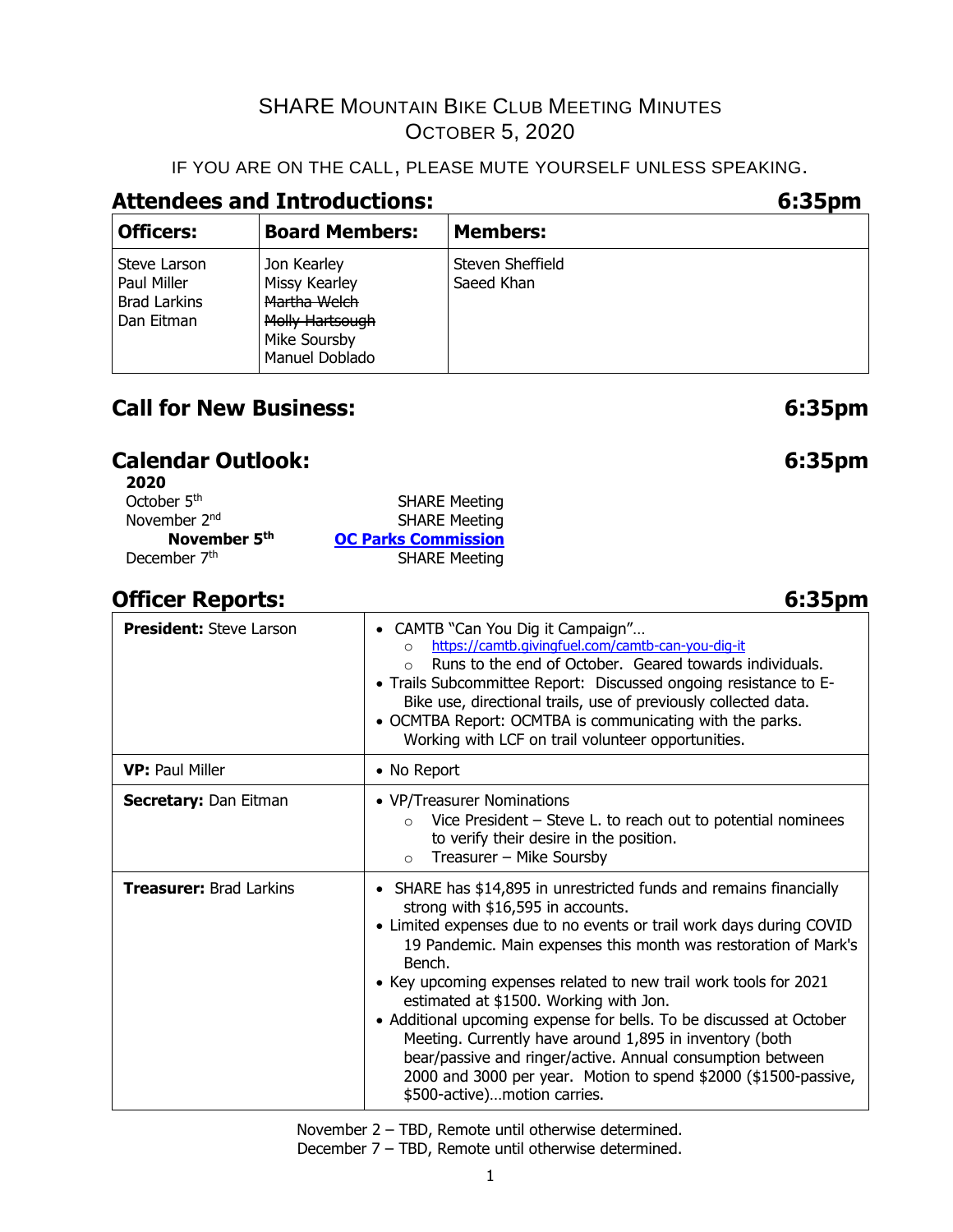## IF YOU ARE ON THE CALL, PLEASE MUTE YOURSELF UNLESS SPEAKING.

|--|

## **Director Reports: 7:00pm**

| <b>CAMTB Advisory Council:</b><br>Brad Larkins and Steve Larson | • Next meeting on 10/8<br>• Draft CAMTB position: https://camtb.org/2020/06/10/emtbs/<br>• People for Bikes 2020 Survey underway:<br>https://peopleforbikes.org/2020-community-survey/<br>• New CA Director of State Parks and Recreation - Armando Quintero |
|-----------------------------------------------------------------|--------------------------------------------------------------------------------------------------------------------------------------------------------------------------------------------------------------------------------------------------------------|
| Park Rep.:<br>Jon Kearley                                       | • OC Parks does not want any non-OC Parks authorized volunteers to<br>work within the parks. Long-time volunteers are being pushed<br>out of their roles.<br>• OCMTBA wanted information on how to work with each of the<br>parks directly.                  |
| <b>Website Coordinator:</b><br>Mike Soursby                     | • Updating the website to current links, membership drives, and<br>information.                                                                                                                                                                              |
| <b>Sponsorship:</b><br>Manuel Doblado                           | • Nothing to report.<br>• Reach out to shops for gift-card potential to accompany marketing<br>card giveaways as part of our outreach.                                                                                                                       |
| <b>Events Coordinator:</b><br>Paul Miller                       | • Poker Ride May 15, 2021. Dial it in.                                                                                                                                                                                                                       |
| <b>Communications:</b><br>Missy Kearley                         | • Nothing to report.                                                                                                                                                                                                                                         |
| <b>Bell Coordinator:</b><br>Martha Welch                        | • See Financial Report.                                                                                                                                                                                                                                      |
| <b>Public Relations:</b><br>Steve Larson/Dan Eitman             | • Continued involvement on OC Mountain Bike Facebook Group                                                                                                                                                                                                   |
| <b>Membership:</b><br>Steve/Missy/Dan                           | • 175 Current Members (October 5, 2020)<br>• September: (3) New, (9) Renewals, (15) Lapses<br>• IMBA Fall Membership Drive from 10/1 through 10/31<br>• Prizes range from Wheelsets to Suspension Upgrades to Complete<br><b>Bike Builds from Yeti</b>       |
| <b>Volunteer Coordinator:</b><br>Vacant                         | $\bullet$                                                                                                                                                                                                                                                    |
| <b>Marketing and Graphics:</b><br>Vacant                        | • Next round of marketing cards to be plastic and could contain<br>limited-use discount codes to local shops to help with everyone's<br>outreach. Jon to send ideas to Brad.                                                                                 |

## **Park/Area Reports: 7:15pm**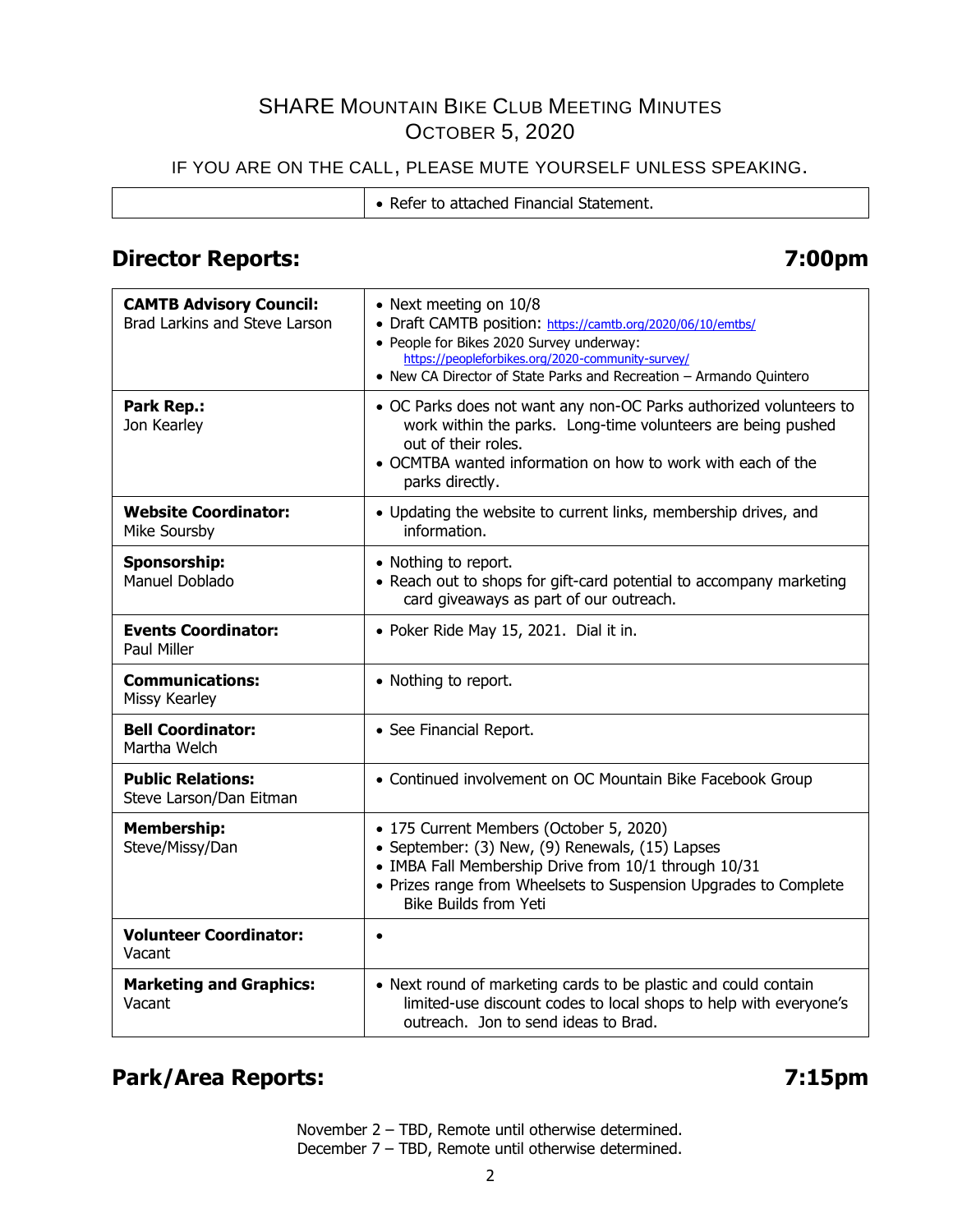### IF YOU ARE ON THE CALL, PLEASE MUTE YOURSELF UNLESS SPEAKING.

| <b>Gov't/Land Manager Reports</b>                  | • Nothing to report.                                                                                                                                                                                                                                                                                                                                                                                                                                                                          |  |  |
|----------------------------------------------------|-----------------------------------------------------------------------------------------------------------------------------------------------------------------------------------------------------------------------------------------------------------------------------------------------------------------------------------------------------------------------------------------------------------------------------------------------------------------------------------------------|--|--|
| <b>Crystal Cove</b>                                | • Nothing to report. Heavy traffic. TAV's are active.                                                                                                                                                                                                                                                                                                                                                                                                                                         |  |  |
| <b>LCWP</b> - Jeremy Carver                        | • Nothing to report.                                                                                                                                                                                                                                                                                                                                                                                                                                                                          |  |  |
| Aliso/Wood Canyons - Jason<br><b>Bennet</b>        | • Nothing to report.                                                                                                                                                                                                                                                                                                                                                                                                                                                                          |  |  |
| <b>Whiting Ranch - Steven</b><br>Sheffield         | • Seeking clarity from the rangers on potential maintenance.<br>Suffering from heavy traffic.                                                                                                                                                                                                                                                                                                                                                                                                 |  |  |
| <b>Santiago Oaks</b>                               | • Bell boxes have been installed by OC Parks.<br>. "Waterfall" trail off of Goat has been flagged for assessment.<br>• Pre-rain trail work to do.                                                                                                                                                                                                                                                                                                                                             |  |  |
| <b>Peters Canyon</b><br>• Nothing to report.       |                                                                                                                                                                                                                                                                                                                                                                                                                                                                                               |  |  |
| <b>O'Neill</b>                                     | • Nothing to report.                                                                                                                                                                                                                                                                                                                                                                                                                                                                          |  |  |
| IOSP/IRC                                           | • Nothing to report.                                                                                                                                                                                                                                                                                                                                                                                                                                                                          |  |  |
| <b>Caspers</b>                                     | • Not maintained.                                                                                                                                                                                                                                                                                                                                                                                                                                                                             |  |  |
| <b>Chino Hills</b> $-$ Alan and Michelle<br>Vester | • Nothing to report.                                                                                                                                                                                                                                                                                                                                                                                                                                                                          |  |  |
| <b>San Onofre</b>                                  | • Nothing to report.                                                                                                                                                                                                                                                                                                                                                                                                                                                                          |  |  |
| <b>Other Areas</b>                                 | • USFS eBike Proposal Comment Period, expires October 26th.<br><b>Proposed Rulemaking</b><br>$\circ$<br><b>Comment Form</b><br>$\circ$<br>Consistent w/ CAMTB position and CA State Law w/ local<br>$\circ$<br>control.<br>Does SHARE comment on pending policy revisions<br>$\Omega$<br>independent of IMBA and CAMTB? Yescombine CAMTB and<br>People for Bikes information in official comment.<br>• Holy Fire Extended Closure-modification expected but full re-<br>opening not expected. |  |  |

## **Old Business: 8:00pm**

- 1. NICA
	- a. Steven Sheffield brought up NICA venue desires at OC Parks Commission meeting.
	- b. Steven Sheffield will be at NICA races on Saturdays.
	- c. Look at Jersey placement for 2021. Deadline of September 2020. CAMTB/SHARE placement. Reach out to NICA for logo design.
	- d. For 20/21, NICA is taking registrations but not officially planning a race season. Gearing towards an alternative means of participating other than mass-event races. Brad to send logo to Stephen.
- 2. Organizational Assessment Take the Pulse of the Membership. Any transition plans and outreach plans need this to determine how the organization moves forward with the best chances of success.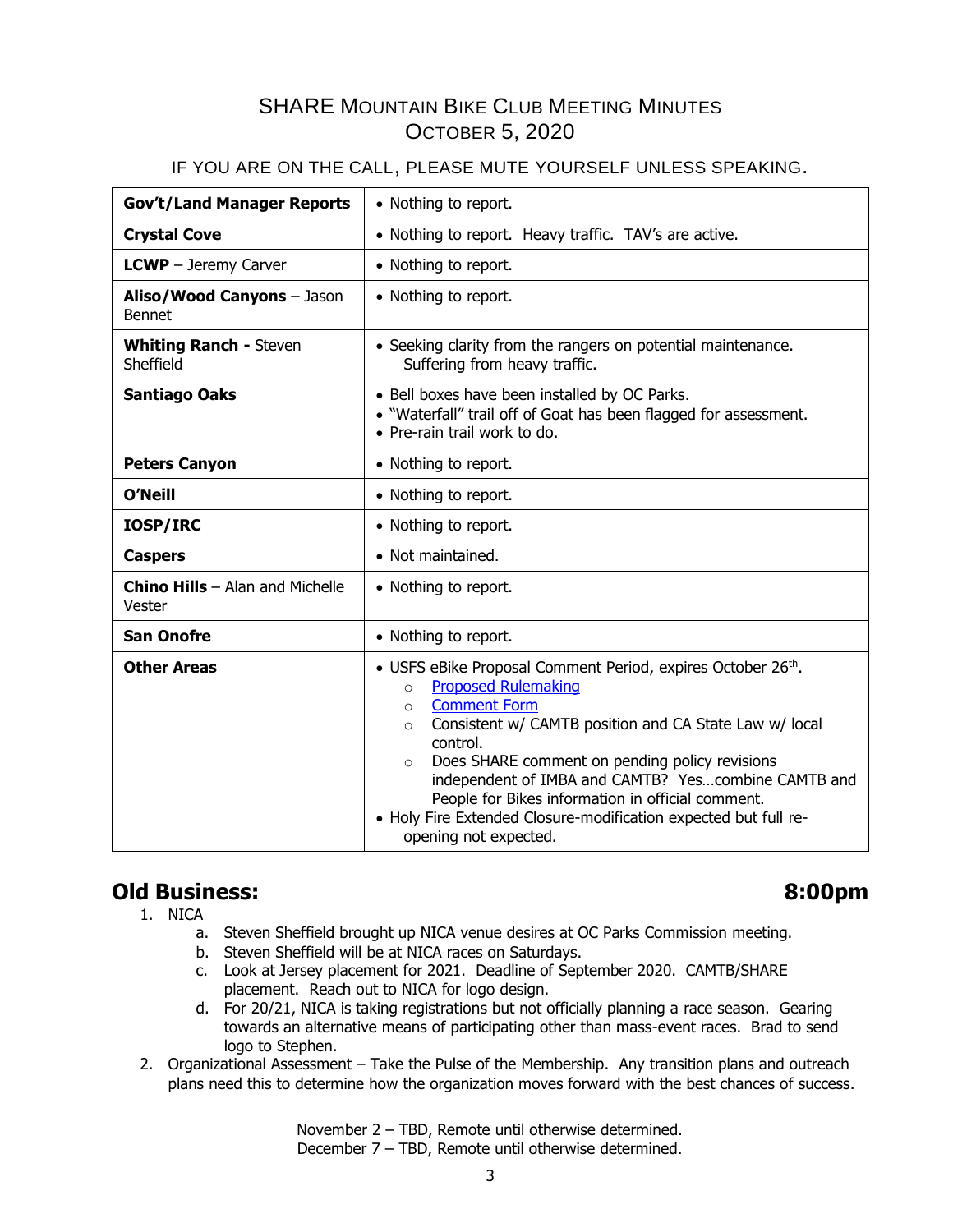#### IF YOU ARE ON THE CALL, PLEASE MUTE YOURSELF UNLESS SPEAKING.

Brad, Steve, and David to continue efforts on this. Discuss with Executive Board prior to moving forward with the next steps.

a. Survey status update from 8/3/20 (Brad Larkins). Follow-up for November meeting.

#### 3. **Color Outside**! or **Etch-a-Bike**!

- a. Sign up on Strava…its free! Kids can have their own account.
- b. Then join the SHARE "**Color-Outside**" Club in Strava. Use the "Explore" pull-down menu and then find us under "Clubs". You don't need to be SHARE member to participate, but it would be nice.
- c. Go ride. Draw a picture using your ride. Post it.
- d. Each week in November, the SHARE Board Members will look at all of the participating rides and decide which one(s) are "worthy" of "posting to the refrigerator". Its completely subjective.
- e. In addition, the ride with the most kudos each week will also receive a place on the refrigerator.
- f. BTW…we can all tell when parents do their kids' homework.
- g. For those who are posted to the refrigerator,
	- i. Send an email out to the SHARE Contact List (Missy).
	- ii. See if we can post to the OC MTB Facebook Page (Dan).
	- iii. Send an email to all OCMTB Contact List (Steve).
- h. Dan Eitman will generate the publicity and distribute the email for distribution. Dan Eitman will also administer the Strava and competition.
- i. SHARE will consider acquiring gift cards and partnering with gift shops for \$300 of gift cards, with one-year expiration date. Cap SHARE's financial involvement at \$300.
- 4. Identify and nominate (2) SHARE members for participation on the CAMTB Advisory Council. All nominations should be forwarded to [president@sharemtb.com](mailto:president@sharemtb.com) for vetting and selection by the Officers. Selection to be announced at September Meeting. – Brad and Steve are assuming this role on a temporary basis pending permanent nomination.

## **New Business (if not otherwise previously discussed): 8:20pm**

1. Mountain Dew Grant – available during the month of October. Reach out for \$25k grant. Submit.

## **General Roundtable: 8:23pm**

1. Need for a new Board Position to be considered as Liaison to other organizations (CAMTB, OCMTBA, Audubon Society, etc.).

# **Meeting Adjourned @ 8:25pm**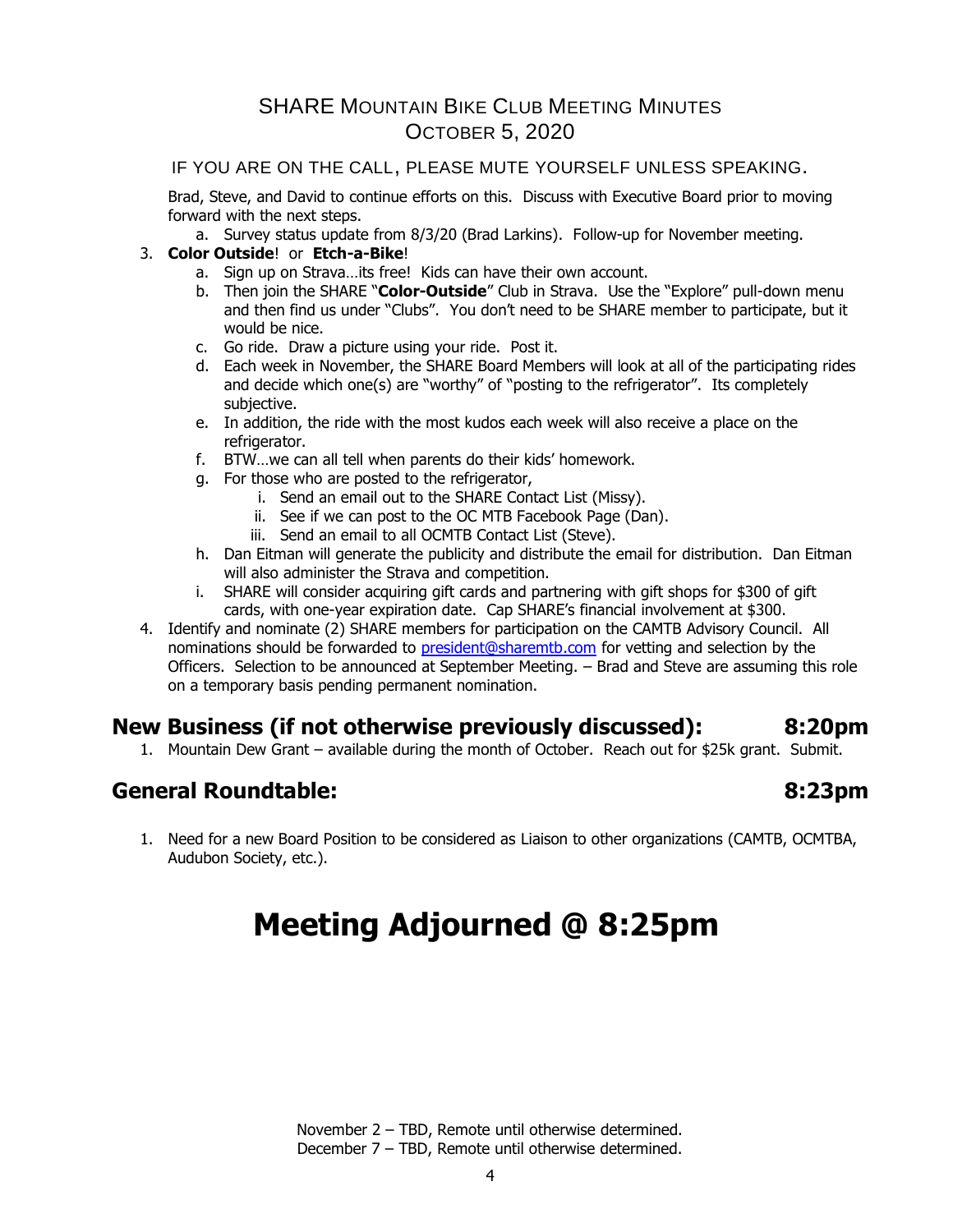### IF YOU ARE ON THE CALL, PLEASE MUTE YOURSELF UNLESS SPEAKING.

### Financial Statement

#### **SHARE Mountain Bike Club**

October 2020 Financial Report - 10/05/2020



#### **Bank Account (BofA)**

| Date<br>Expense |        | Deposit | Balance          | Note                                         |  |
|-----------------|--------|---------|------------------|----------------------------------------------|--|
| 10/5/2020       |        |         | 5.019.49 Balance |                                              |  |
| 10/2/2020       | 250.00 |         |                  | Trailer and Storage Expense - J&S RV Storage |  |
| 9/16/2020       | 201.46 |         |                  | Project Expense - Mark's Bench               |  |
| <b>Totals</b>   | 451.46 |         | 5,019.49         |                                              |  |

#### **Bank Account (BofA Savings) - Reserve Account**

| Date          | Expense | Deposit | Balance                  | Note              |
|---------------|---------|---------|--------------------------|-------------------|
| 10/5/2020     |         |         | 11,576.23 <b>Balance</b> |                   |
| 9/15/2020     |         | 0.09    |                          | Income - Interest |
| <b>Totals</b> |         | 0.09    | 11,576.23                |                   |

#### **Bank Account (PayPal)**

Not Deal's //Local for Dorion

| ------        |                    |  |                          |                                |  |
|---------------|--------------------|--|--------------------------|--------------------------------|--|
| Date          | Expense<br>Deposit |  | <b>Balance</b>           | Note                           |  |
| 10/5/2020     |                    |  |                          | Balance                        |  |
| 9/16/2020     | 557.54             |  |                          | Project Expense - Mark's Bench |  |
| <b>Totals</b> | 557.54             |  | $\overline{\phantom{a}}$ |                                |  |
|               |                    |  |                          |                                |  |

| <b>Totals</b>        | Expense |          | <b>Deposit</b> |                | <b>Balance</b> |           |
|----------------------|---------|----------|----------------|----------------|----------------|-----------|
| <b>BofA Checking</b> |         | 451.46   |                | $\blacksquare$ |                | 5.019.49  |
| <b>BofA Savings</b>  |         |          |                | 0.09           |                | 11,576.23 |
| Paypal               |         | 557.54   |                | ۰              |                |           |
|                      |         | 1,009.00 |                | 0.09           |                | 16,595.72 |

| 1,000.31 |
|----------|
|          |
|          |
| .500.00  |
|          |

|  | 0.00 |
|--|------|
|  |      |

 $(1.00001)$ 

| <b>Upcoming Significant Expenses</b> |    |          |
|--------------------------------------|----|----------|
| Trailwork Maintennce Tools (2020)    | \$ | 1,500.00 |
| Project Expense - Mark's Bench       | s  | 200.00   |
|                                      |    | .700.00  |

Discussed and approved at August 2020 board meeting. Jon K. is summarizing details of trail work tools needed. We expect to incurre these expenses by Novermber or December 2020. Paid 759.00 from PayPal and BofA accounts. Still pending approximately \$200 to complete project.

#### Summary

| <b>JULIUSE T</b>          |     |  |           |
|---------------------------|-----|--|-----------|
| <b>Unrestricted Funds</b> | N/A |  | 14.895.72 |
| <b>Restricted funds</b>   |     |  |           |

#### **Key Financial Points**

- SHARE has \$14,895 in unrestricted funds and remains financially strong with \$16,595 in accounts.

- Limited expenses due to no events or trailwork days during COVID 19 Pandemic. Main expenses this month was restoration of Mark's Bench.

- Key upcoming expenses related to new trail work tools for 2021 estimated at \$1500.
- Additional upcoming expense for bells. To be discussed at October Meeting. Currently have around 1,895 in inventory (both bear/passive and ringer/active. Annual consumption between 2000 and 3000 per year.

- From last month: SHARE overpaid CAMTB dues by \$609.70 in 2020. Options are to 1. Donate remaining \$609.70 to CAMTB in 2020 or 2. apply balance to 2021 CAMTB dues.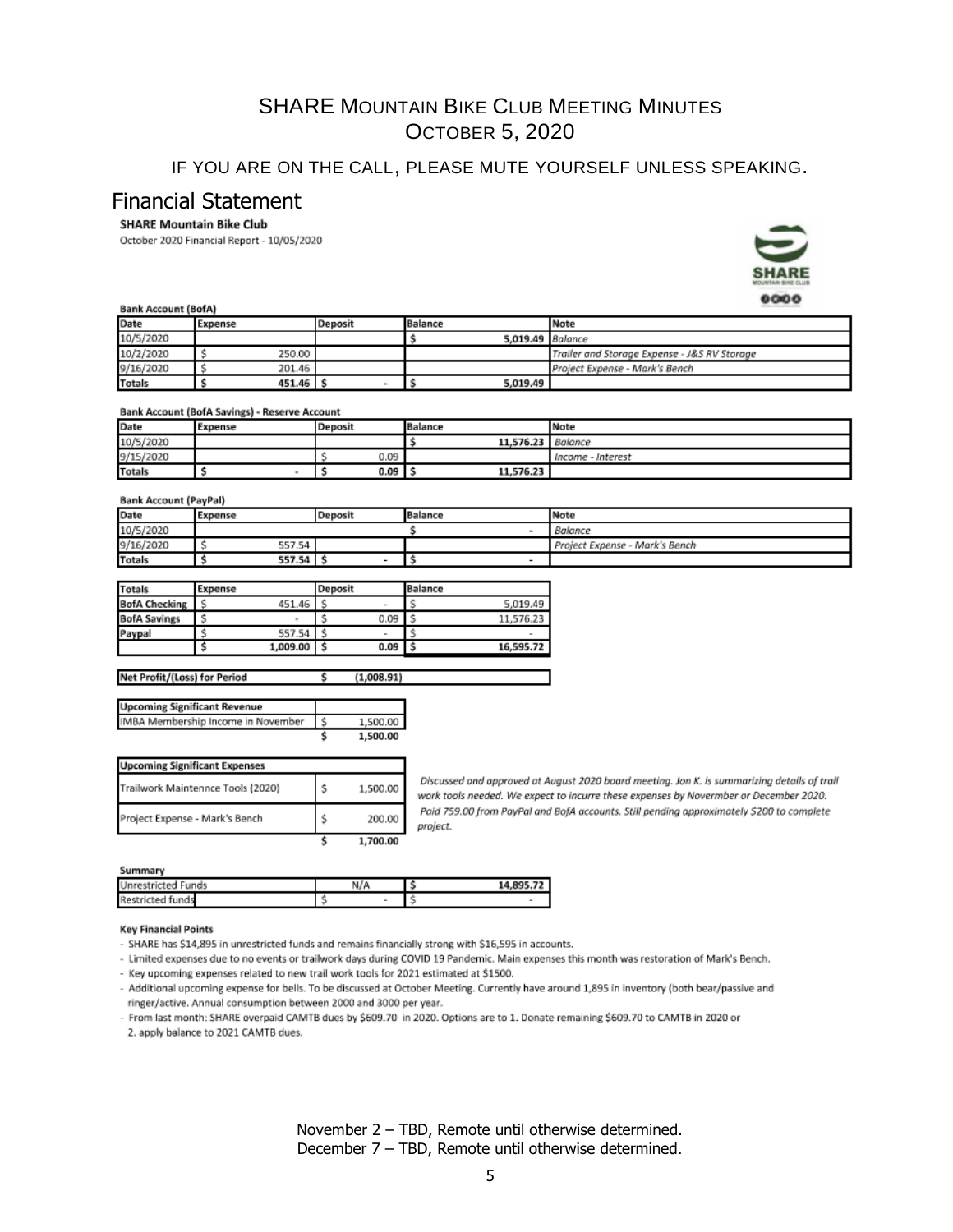## SHARE MOUNTAIN BIKE CLUB MEETING MINUTES OCTOBER 5, 2020 IF YOU ARE ON THE CALL, PLEASE MUTE YOURSELF UNLESS SPEAKING. Membership Charts – Summer Comparison (October 5, 2020)



November 2 – TBD, Remote until otherwise determined. December 7 – TBD, Remote until otherwise determined.